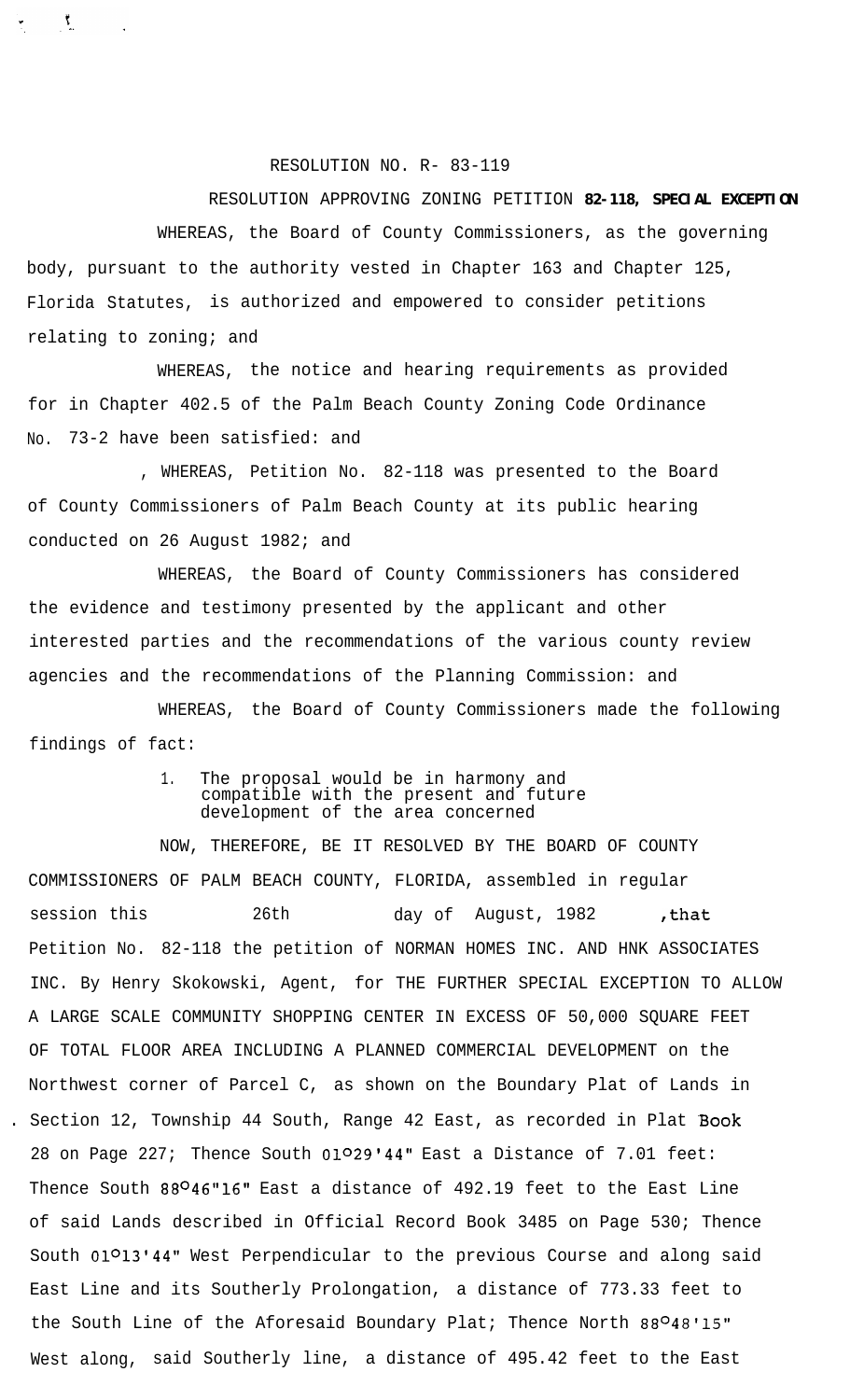line of the Plat of "The Villas of Palm Beach Plat No. 1, According to the Plat thereof as Recorded in Plat Book 40, Pages 198 and 199; Thence North 01<sup>0</sup>29'44" West along the East line of Said Plat, a distance of 784.50 feet to the South line of Forest Hill Boulevard; Thence South 88<sup>O</sup>46'16" East along said South Right-of-Way, a Distance of 40.09 feet; Thence South 01'29'44" East a distance of 3.00 feet to the Point of Beginning. Said property located on the South side of Forest Hill Boulevard, approximately .2 mile west of Military Trail (S.R.809), was approved as advertised subject to the following conditions:

I

t

- 1. The developer shall take reasonable precautions during the development of this project to insure that fugitive particulates (dust particles) from this project do not become a nuisance to neighboring properties.
- 2. The developer shall take necessary precautions to insure there will be no pollutant run-off from this project to adjacent or nearby surface waters.
- 3. Developer shall retain onsite 85% of the stormwater runoff generated by a three (3) year storm per requirements of the Permit Section, Land Development Division.
- 4. Within ninety (90) days of approval the ultimate right-ofway for Forest Hill Boulevard, 60 feet from centerline, shall be conveyed to Palm Beach County (approximately an additional ten feet of right-of-way).
- 5. Developer shall provide construction plans per the County Engineer's approval, for Forest Hill Boulevard within sixty (60) days of Special Exception approval from the project's west property line to a point 200 feet west of the west edge of the access pavement entrance to the Villas of Palm Beach including appropriate tapers.
- 6. Developer shall construct Forest Hill Boulevard as a four lane median divided section from the project's west property line to a point 200 feet west of the entrance to the Villas of Palm Beach. This construction is to take place concurrently with Palm Beach County's current Forest Hill Boulevard road widening project from Congress<br>Ave. west to this project's west property line. The Ave. west to this project's west property line. petitioner shall pay all costs incurred by a change order  $\overline{\texttt{t}}$ o the contract for Forest Hill Boulevard.
- 7. Developer shall provide construction plans for Forest Hill Boulevard as a four lane median divided section within six months of zoning approval from Haverhill Road east to the entrance to Palm Hill Villas per the County Engineer's approval.